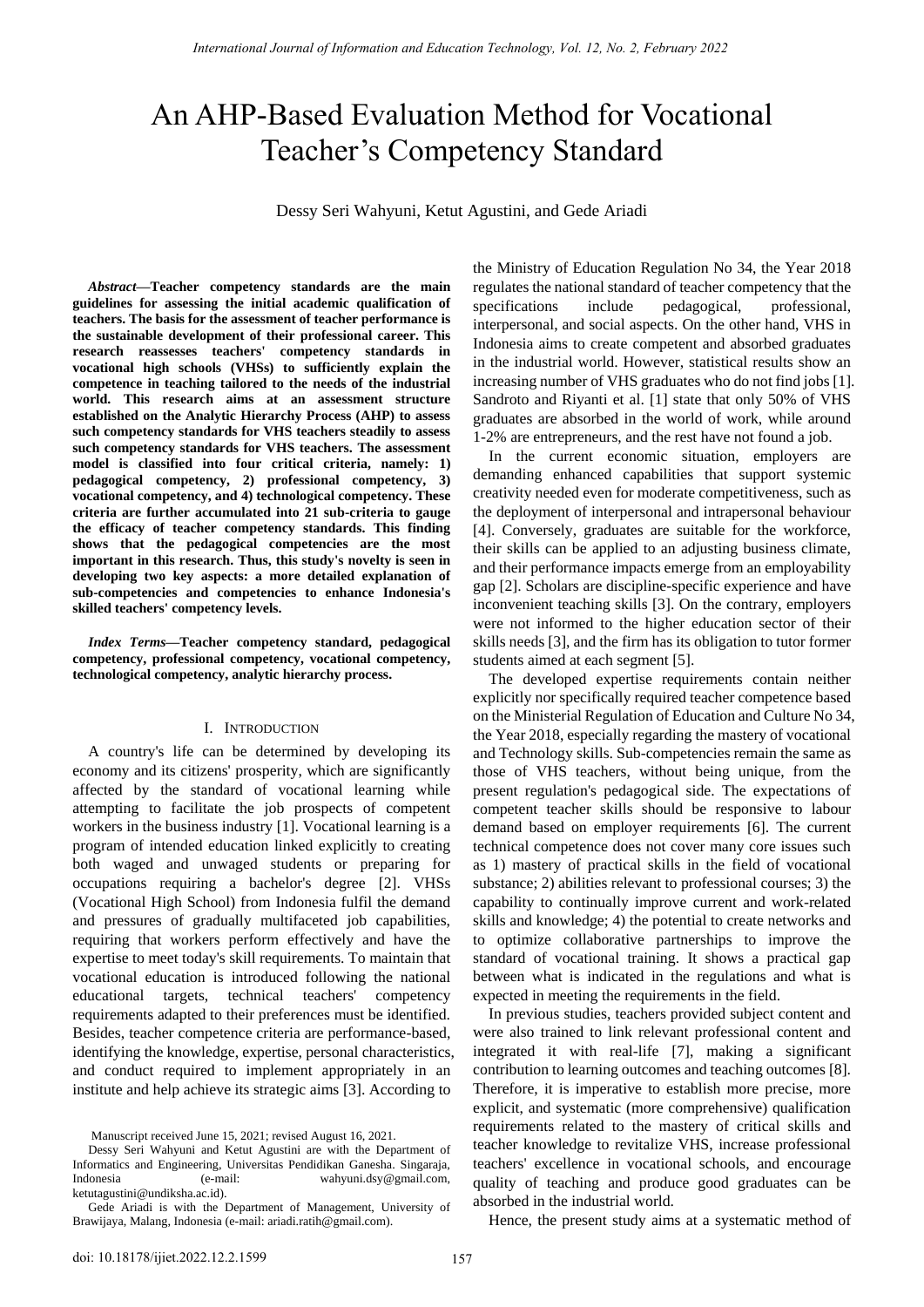appraising the vocational teacher's competency standard applying the Analytic Hierarchy Process (AHP) decision model. Our methods and study findings provide consistent and comprehensive competencies for the teacher and teacher training institutions used to assess, provide instruction, and develop skills and know-how relevant to the workforce market's requirements. The suggested vocational teacher competence criteria may also be used as benchmarks for teacher performance assessments for their career promotion.

# II. LITERATURE REVIEW

Competencies classify into two characterized: basic competency and distinction competency [9]. Basic competency is linked with the primary specific into job-related like pedagogy expertise and professional skill. On the contrary, distinction competency is the capabilities that create someone diverse from others, like vocational proficiency and technology ability. The author tries to explain that the importance of the assessment system involves the four types of competencies above. Assessment of pedagogy competency measures the knowledge and abilities of teachers for understanding in teaching approaches and coaching methods that VHS teacher is requested to have industry proficiency that can meet and associate between studying assigned in school and the industrial scope [10]. Subsequently, assessment of professional competency appraises the proficiency of substance knowledge, identifying how to educate this science and recognizing the teacher's responsibility in the educational structure [11]. Thus, assessment of vocational competency measures mastery in industrial scope and expertise in technical skills of teachers that foster students to train them obtaining their rightful places in the workstation [12]. Finally, assessment of technology competency appraises teachers' capability in applying and operating ICT for educating process, and evaluation [13].

Pedagogical competence refers to educational, teaching, and learning qualifications [14]. Sherlock and Perry et al. [15] stated the context of pedagogical capability in vocational learning such as a) the ability of teachers to confirm the equivalence of opportunity and create positive use of the assortment of student's qualification to enhance studying; b) the implementation of learning tailored to the potential of students in accommodating the abilities of each student; c) the capability to apply a variety of effective teaching methods in order to inspire and engage students as usual; d) capability to compose suitability, frequency and rigour evaluation (intellectual test, and psychometric test). These pedagogical competencies stand of the capacity to 1) identify professional education students' characteristics in relation to their ways of study, professional character, academic characteristics, physical and emotional ability, social background, preferences, potential and creativity [16]; 2) establish in line with the industrial setting of training [17]; 3) refine the application of studying concepts to the vocational [18]; 4) develop of a pre-test method to assess the standard of initial learning and skills of students [19]; 5) establish evaluation indicators for work education activities [20]-[22]; 6) recognize and implementing learning processes, concepts and the personality traits of the resources that are to be

supplid [23]; (7) monitor and documenting learning results in particular on the parents [24]; 8) undertake reflective teaching steps to enhance the standard of practice and work training conducted [25]; 9) train activities for the provision of the training and work experience relevant to the business climate [26], [27]; 10) teach strategy techniques to vocational education customized to students' requirements [28]; 11) collaborate between teacher and student through mutually interactive in suitable manner [29].

Professional competence is the ability of teachers to master knowledge in the areas of knowledge and expertise that at minimum embraces proficiency of subject substance broadly and profoundly following the standard content of academic unit programs, subjects, and groups of subjects taught, and mastery of related models and techniques of systematic discipline. They are conceptually overshadowing or coherent with the education unit, subject matter, and group of subjects to be taught [30]-[32]. These professional competencies stand of the capacity to 1) provide specific input such as content which comprise chances to apply specific instructional strategies and to exemplify individually and collectively on their proficiencies [33]; 2) foster students' learning processes by profession-specific knowledge [32]; 3) to continue self-development for achieving career success [34].

Vocational competence is the skills to be learned to achieve required qualified duties [35]. It is linked to competence in job focus and practical skills. These vocational competencies stand of the capacity to 1) provide tacit knowledge connected to the work which increased as an outcome of the experimental acquiring of accomplishment a specific task [36]; 2) create a link between the world of education and work also to be set as the de facto benchmark by any ongoing efforts to enhance entrepreneurial studying [37]; 3) share and interact amid job-related intellect (employed expertise) and condition (chance to understand in the situational atmosphere such as manufacturing scenery and factory) [38], [39].

Finally, Caena [10] states the essential support areas of VHS teachers' competence as functioning with technology. Vocational teachers can use and utilize ICT (Information Communication Technology) for supporting instruction features. It can apply and operate ICT to enrich studying and instructing in the classroom and workshop. ICT significantly impacts increasing learners' innovation and motivation [40], improving education and training in vocational teaching [41]. For instance, in design, local area networks (LAN) may use network service administrator applications to improve and generate the scheme and fault testing by giving the signed tag of error previously realized in the LAN. These technological competencies stand of the capacity to 1) provides more chances for educators and learners to effort improved in an international digital era [42]; 2) establish a society that wishes an altered, technologically mediated link between instructor and student [43]; 3) design spreadsheets, entry handout, give the comprehensive test, analyzing the learner's result studying [44], [45]; 4) optimize technology role for supporting professional development [46]. Fig. 1 demonstrates the initial aspect structure of the analysis. This investigation sought to reevaluate the current VHS teacher competency level in the regulatory oversight and thoroughly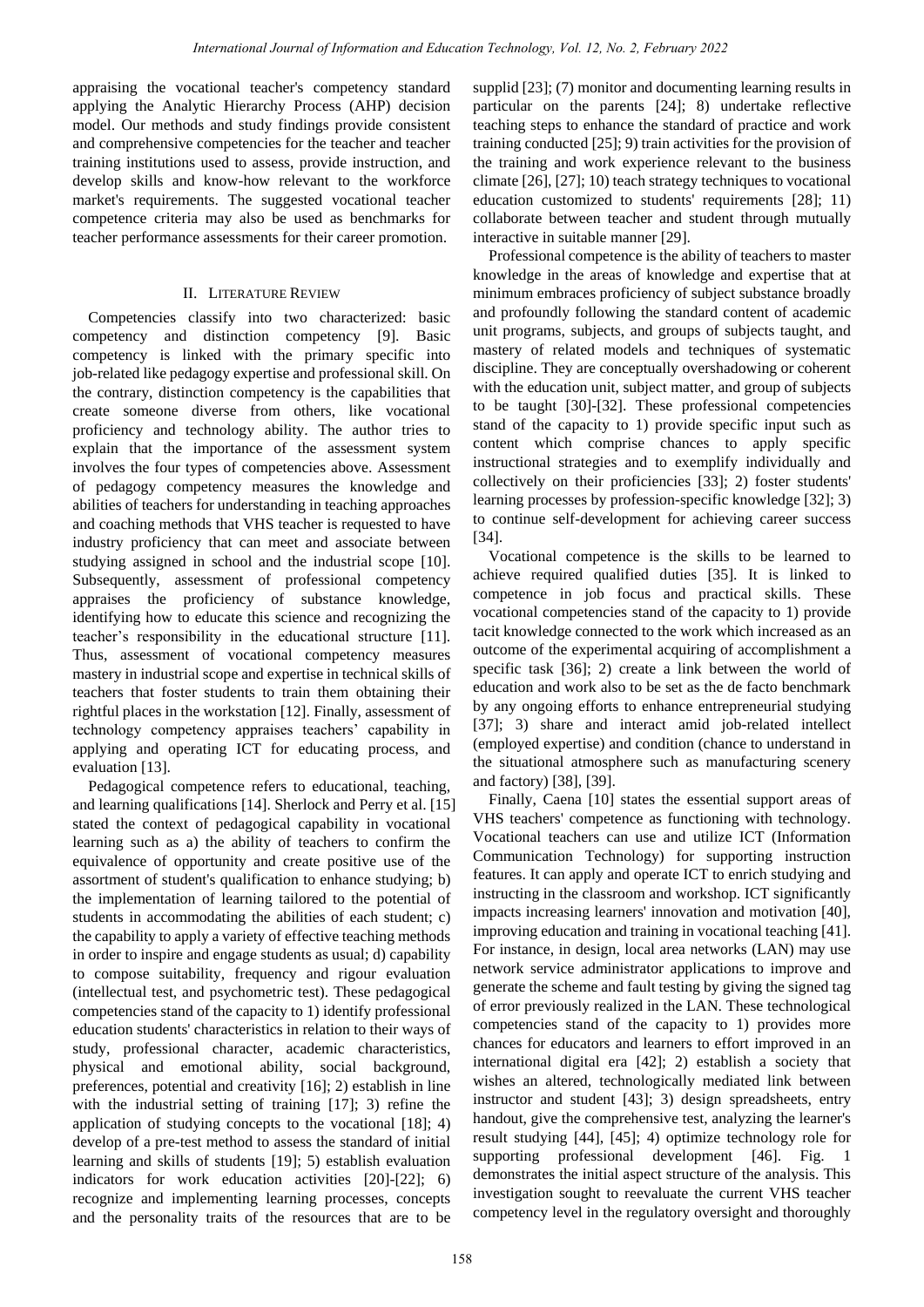studied the professionals' parameters in increasing industrial requirements.



The criteria and sub criteria discussed in the previous research can be seen in Table I. The tables below display the four factors of VHS teachers' competencies as obtained by comprehensive literature:

| TABLE I: THE CRITERIA COMPETENCIES OF VOCATIONAL TEACHER |  |  |
|----------------------------------------------------------|--|--|
|----------------------------------------------------------|--|--|

| N              | Criteria                    | <b>Sub-criteria Competency</b>                                                                                                                                                                                                                                                                                                                                                                                                                                                            |  |
|----------------|-----------------------------|-------------------------------------------------------------------------------------------------------------------------------------------------------------------------------------------------------------------------------------------------------------------------------------------------------------------------------------------------------------------------------------------------------------------------------------------------------------------------------------------|--|
| $\bf o$        | Competencies                |                                                                                                                                                                                                                                                                                                                                                                                                                                                                                           |  |
| 1              | Pedagogical<br>[14], [15]   | 1.1 Students' characteristic [16]<br>1.2 Teaching strategy [28]<br>1.3 Industry Collaboration on curriculum [23]<br>1.4 Learning environment [17]<br>1.5 Teaching, learning, and practicing [26], [27]<br>1.6 Guiding and mentoring of student activity [18]<br>1.7 Facilitating of student's development<br>continually [19]<br>1.8 Communication in good manner [29]<br>1.9 Assessment technique [20]-[22]<br>1.10 Reflective actions [25]<br>1.11 Administrative teaching process [24] |  |
| $\overline{c}$ | Professional<br>$[30]-[32]$ | 2.1 Content Knowledge [33]<br>2.2 Application of content [32], [47]<br>2.3 Continuous self-development [48]                                                                                                                                                                                                                                                                                                                                                                               |  |
| 3              | Vocational<br>[35]          | 3.1 Vocational Knowledge and skills [36]<br>3.2 Entrepreneurship [37]<br>3.3 Networking and Collaboration [38], [39]                                                                                                                                                                                                                                                                                                                                                                      |  |
| 4              | Technological<br>[10]       | 4.1 ICT for learning instruction [42]<br>4.2 ICT for communication [43]<br>4.3 ICT for evaluation and assessment [44]<br>4.4 ICT for continuous development [46]                                                                                                                                                                                                                                                                                                                          |  |

#### III. RESEARCH METHODOLOGY

#### *A. Sampling*

In this research, an observation was conducted to evaluate the current teacher competency level in VHSs located in Bali, Indonesia. Questionnaires were issued to the respondents that involved two the good experiences of VHS principals, three academics, and an expert from industry who are the experts in this study. There was a total of six questionnaires experts disseminated gathered by them. The information obtained by the survey was employed for implementing AHP and for weight consideration in order to recheck variables based on findings. Therefore, six questionnaires were distributed in this study, so six answers were received. In this stage, the response rate is therefore 100%.

#### *B. Analytic Hierarchy Process (AHP)*

AHP is a comparative valuation theory by measuring the priority scale of comparing intangible objects from the pair ratio matrix based on human judgment. Subjective value interpretation is put into the form of a 9-point scale where the empirical fundamentals are put forward by [49]. The AHP eigenvector technique processes these importance loads from a single or collection applying their psychometric scale for formulating the requisite pairwise assessments. For instance, these pairwise judgments exemplify the ratio of loads and exact the relative significance, fondness, or supremacy of one part throughout another regarding a shared goal or criteria. Furthermore, it processes the steadiness of one's judgments by cross-validating fit, which gauge is tracked.

This method has been broadly applied and developed to multi-criteria decision-making problems to find a combination significance vector in a tiered structure. Hierarchical configurations are used to bridge complex problem solving into sub-problems that can be resolved quickly and steadily by the person's opinion; it also delivers a context for integrating various sub-problem outcomes into coherent solutions to the whole problem task. Generally, a decision construction consists of three key aspects: objectives, standards, and decision options [50]. The objectives of the AHP decision problem are established at the maximum level of the order. The criteria and sub-criteria are based on the intermediate level structure. Finally, the decision options are discovered at the base of the order. Thus, AHP delivers a computational context incorporating all local importance reckonings from every paired comparison into a holistic decision framework.

One of the capabilities of AHP is merging numerical data from pre-identified informants or past data and qualitative data from the decision of a group of professionals or specialists. The findings on AHP have also been allocated with data ambiguity across fuzzy set model [51], and interval study [52]. Purposely, the fuzzy AHP method affects education merged with other numerical methods to abstract in individual decision-making in accomplishing the preferred aims. The AHP alternatives manage norms from the fuzzy set concept that suggests a numerical theory to estimate individual perception. Thus, in this research, an assessment structure built on AHP is suggested to analytically reevaluate the current VHS teacher competency level in keeping with the increasing industrial requirements prejudiced by the comparative significance of each criterion for a vocational teacher's competency standard. Once all criteria have been identified, the structure of the vocational teacher's competency standard was identified, as is shown in Fig. 2.

Processing of AHP data involves four essential steps that are:

#### **Step one: developing the hierarchical structure**

This study's aim is in sync with the hierarchical structure based on several criteria that have been discussed in previous research. It seeks to reidentify the best competent teacher skills. The hierarchy relies on the structure's complexity. This study overlays two stages: tier 1 comprises pedagogical, professional, vocational, and technological criteria, and tier 2 includes 21 sub-criteria of identity possible. The highest capabilities are categorized into Tier 1 and 2 in this study.

## **Step two: Putting up the pairwise relative matrixes across the survey**

The survey questionnaire was used to obtain the comparison results of each construction pair expertly in proficient pairwise, applying a 9-level assessment scale [53]. **Step three: Discovering the eigenvalues and eigenvectors** 

The stage is taken in compliance with the rule [33]. It was rendered by entering in the second step comparing each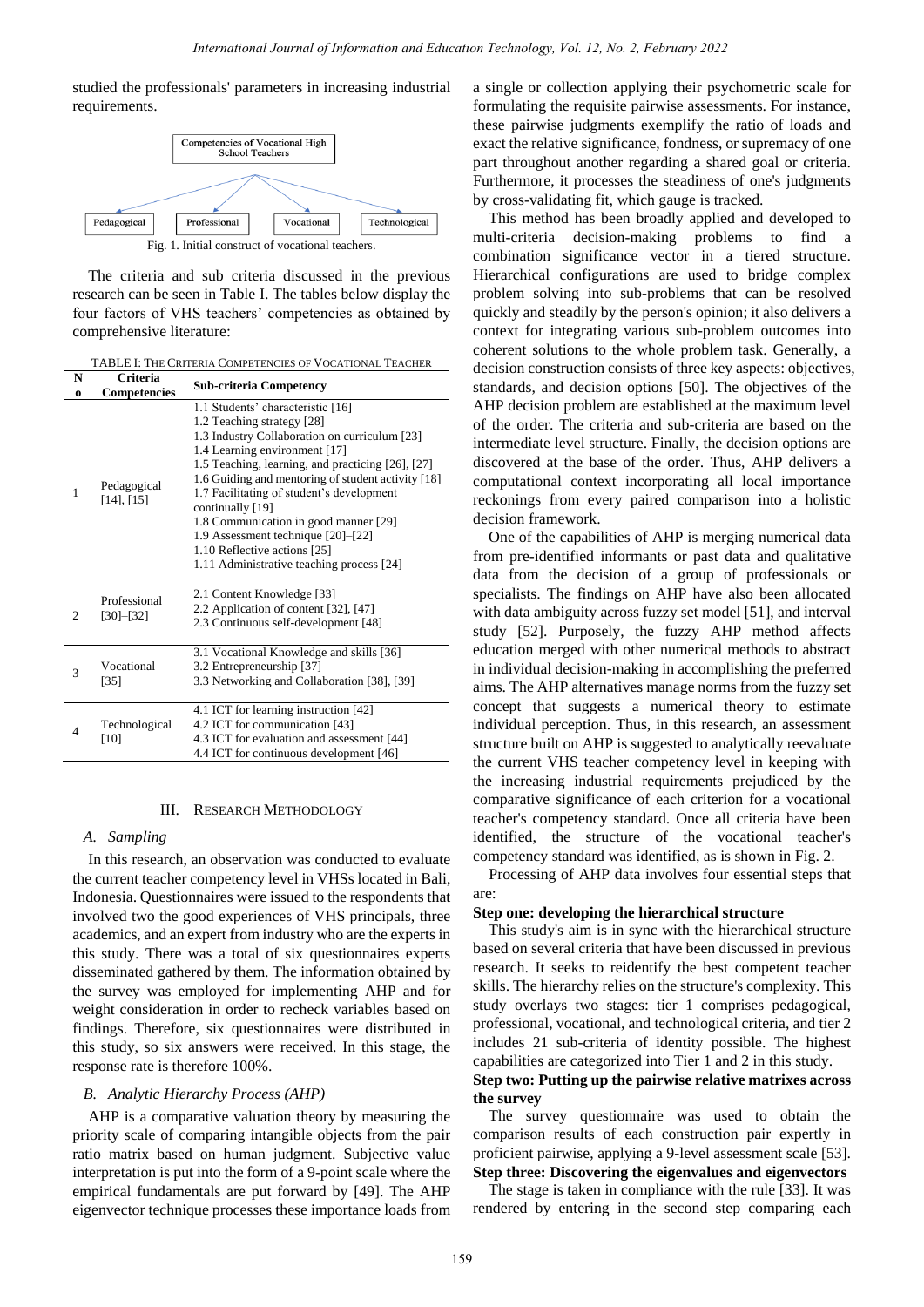variable in pairs and generating a relative weight value at stages 1 and 2. The pairwise matrix is shown further down. W  $=$  (W1, W2, ..., Wn) T, as the vector W and n are the numbers of components.

$$
\begin{bmatrix}\n\frac{W_1}{W_1} & \cdots & \frac{W_1}{W_n} \\
\vdots & \ddots & \vdots \\
\frac{W_n}{W_1} & \cdots & \frac{W_n}{W_n}\n\end{bmatrix} \times \begin{bmatrix}\nW_1 \\
\vdots \\
W_n\n\end{bmatrix}
$$
\n(1)

*n* and *W* in (1) in the matrix are entitled the eigenvalue and the right eigenvector of matrix A. Then, the experimental matrix A comprises discrepancies. The approximation of W (symbolized as  $\overline{w}$ ) can be taken likeness to (1)

$$
\overline{A} \times \overline{w} = \lambda_{max} \times \overline{w}
$$

 $\overline{A}$  is the pairwise judgment observed matrix,  $\lambda_{max}$  is the biggest eigenvalue of,  $\overline{A}$  and  $\overline{w}$  is its accurate eigenvector. **Step four: accumulating the relative loads** 

Diverse echelons acquired in phase three are merged to yield a vector of multiple loads aiding as a varying degree for

VHS teacher skill in accomplishing the supreme overall goal of this study. To certify the study's reliability, the Consistency Index (CI), the first sign of the exactness of pairwise comparison, is created. The method to determine the indicator is obtainable underneath.

$$
CI = \frac{\lambda_{max-n}}{n-1}
$$

Thus, the consistency ratio (CR) is estimated for more analysis, whereas ACI is the average index of randomly created weights [20]:

$$
CR = \frac{CI}{ACI} \times 100\%
$$

According to [54], the consistency indicator is tolerable if the CR rate  $< 0.1$ . Conversely, the paired comparison must be repetitive. Ishizaka and Labib [55] state that Expert Choice software creates improved outcomes than the others. So, this research applies Expert Choice V.11 for the data examination.



Fig. 2. AHP model for evaluating the competences of vocational teachers.

### IV. RESULTS

The evaluation of expertise requirements was established after a thorough survey and consultations with some specialists. The empirical findings indicate that pedagogical, professional, vocational, and technological competencies are regarded as essential skills for qualified teachers. Thus, this

study's novelty is seen in developing two key aspects: a more detailed explanation of sub-competencies and competencies to enhance Indonesia's skilled teachers' competency levels.

Moreover, this framework offers a more detailed and systematic (including vocational experience and technological expertise) study on VHS teachers' abilities, which is not explicitly specified in the regulation. This study provided a more systematic specification of criteria of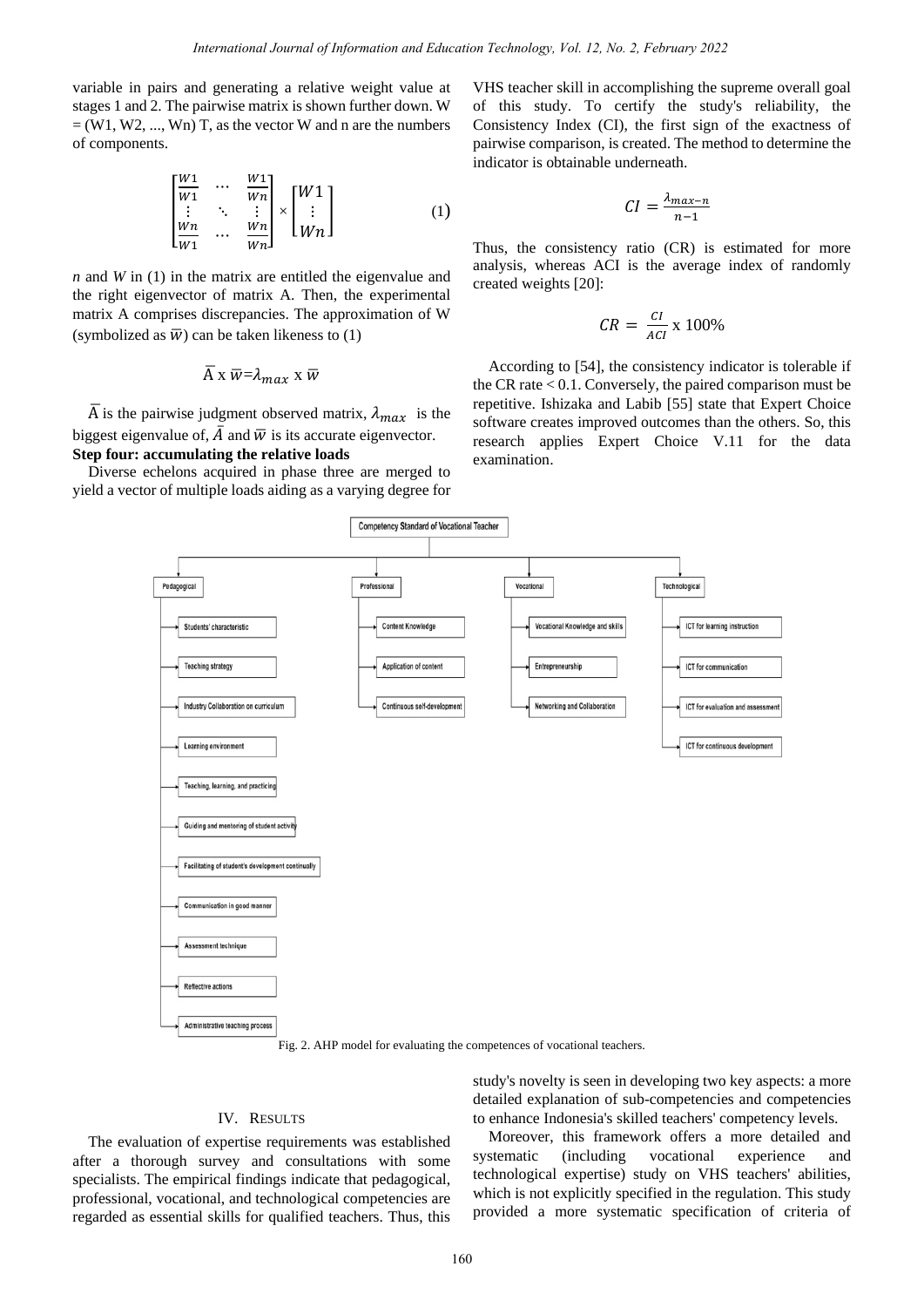competence. The subsequent are some alternate skills, including the vocational and technological dimensions. There are three vocational competencies, specifically: 1) vocational Knowledge and skills; 2) entrepreneurship; 3) networking and collaboration. Moreover, particular technological competencies that VHS teachers should possess in this respect are 1) ICT for learning instruction; 2) ICT for communication; 3) ICT for evaluation and assessment; 4) ICT for continuous development.

The AHP was employed to acquire weight, criteria and sub criteria in each dimension established on the perceptions of the expert. Consecutively 1) pedagogical (0.435), 2) vocational (0.328), 3) professional (0.163) and 4) technological aspects (0.074), respectively, are the most significant factors reported. First the core pedagogical skills include: 1) ability to teach, learn and practice (0,137); 2) Teaching strategy (0,128); 3) ability to facilitate of student's development continually (0,124); 4) ability to create a learning atmosphere (0,095); 5) assessment technique (0,089); 6) ability to acquire industry needs into curriculum; (0.087); 7) capability to provide reflective actions (0.083); 8) capability to guide and mentor of student activity (0.075); 9) communication in good manner (0.067); 10) capability to recognize student characteristics (0.065); and 11) administrative teaching process (0.050).

TABLE II: WEIGHT ALLOCATING OF VOCATIONAL TEACHER COMPETENCY  $=$  Outcomes Acquired by the AHP

| <b>Criteria</b> | Sub-Criteria              | Weight | <b>Ranking</b> |
|-----------------|---------------------------|--------|----------------|
| Pedagogical     | Teaching, learning, and   | 0.137  | 1              |
| (0.435)         | practicing                |        |                |
|                 | Teaching strategy         | 0.128  | 2              |
|                 | Facilitating of student's | 0.124  | 3              |
|                 | development continually   |        |                |
|                 | Learning environment      | 0.095  | 4              |
|                 | Assessment technique      | 0.089  | 5              |
|                 | Industry Collaboration    | 0.087  | 6              |
|                 | on curriculum             |        |                |
|                 | Reflective actions        | 0.083  | 7              |
|                 | Guiding and mentoring     | 0.075  | $\mathbf{8}$   |
|                 | of student activity       |        |                |
|                 | Communication in good     | 0.067  | 9              |
|                 | manner                    |        |                |
|                 | Student's characteristics | 0.065  | 10             |
|                 | Administrative teaching   | 0.050  | 11             |
|                 | process                   |        |                |
| Vocational      | Vocational learning       | 0.516  | 1              |
| (0.328)         | Relation and partnership  | 0.289  | $\mathfrak{2}$ |
|                 | Entrepreneur              | 0.195  | 3              |
| Professional    | Application of contents   | 0.421  | $\mathbf{1}$   |
| (0.163)         | Content knowledge         | 0.334  | $\overline{c}$ |
|                 | Continuous                | 0.245  | $\mathbf{3}$   |
|                 | self-development          |        |                |
| Technological   | ICT<br>for<br>learning    | 0.579  | $\mathbf{1}$   |
| (0.074)         | instruction               |        |                |
|                 | <b>ICT</b> for continuous | 0.229  | $\overline{c}$ |
|                 | development               |        |                |
|                 | ICT for evaluation and    | 0.152  | 3              |
|                 | assessment                |        |                |
|                 | ICT for communication     | 0.040  | $\overline{4}$ |

The second rank of critical sub-criteria in the vocational criteria is 1) to provide tacit vocational experience related to the occupation  $(0.516)$ ; 2) to acquire in the workplace atmosphere such as industry situation (0.289); and 3) to foster entrepreneurial learning by collaborating with industry (0.195). Then, the third rank is the professional aspect that is 1) to provide specific input such as content reflecting teacher experience (0.421); 2) to foster students' learning processes by profession-specific knowledge (0.334); and 3) to continue self-development for achieving career success (0.245). Then lastly, the competencies in the technological aspect are 1) to provide more chances for educators and learners to effort well through IT infrastructure (0.579); 2) to optimize technology role for supporting professional improvement (0.229); 3) to create worksheets and, to analyze the student's result learning by IS capability (0.152), and 4) to establish an interaction society by technologically mediated relation between teacher and learner (0.040).

### V. DISCUSSIONS

Findings have shown that the pedagogical competencies are the most important in this study, confirming findings Lauermann & König [26] and Wahyuni *et al.* [56]. The essential sub-criteria that VHS teachers must have to contribute to pedagogical competencies are teaching, learning, and practising. VHS teachers have a formal acquaintance of operating and applying studying resources and media that support student characters. When a teacher has mastery of sub-criteria teaching, learning, and practising, ideally it must fulfil efficient and effectual instructing and learning; prolific, applied job; protection standard in the laboratory; resources and instructional learning media; flexible and perform judgment in teaching, learning, and training activity [57]. For example, teachers implement learning media in teaching, such as packet tracer software to simulate the topology area networking and explore learning sources. In this competency criteria, VHS educators are essential to develop role models in actual practice.

Furthermore, another finding is that the vocational competencies are the second important in this study, which confirms Köpsén [12] and Bacigalupo *et al.*[37]. The essential sub-criteria that VHS teachers must have to contribute to vocational competencies are vocational knowledge and skills because VHS teachers prepare to teach assignments so that their students can use them in the world of work. Ideally, when a teacher has mastery of sub-criteria vocational knowledge and skills, it must accomplish occupied acquaintance, practical abilities, and career progress advising. For instance, the VHS teachers express stories and deliver students illustrations of how to speak and turn in the students' forthcoming workshop and prospect exercise of job. This drill is related to the vocational teachers' sharing of proficiency and expertise with the pupils. In addition, vocational frameworks in disciplinary methods suggest how vocational pupils should impress, view, and achieve and what principles and attitudes they should comprise.

Moreover, another finding is that the professional competencies are the third important in this study, which confirms Instefjord & Munthe [31] and Kunter *et al.* [32]. The essential sub-criteria that VHS teachers must have to contribute to professional competencies is the application of content. VHS teachers must improve oriented, linked, and incorporated substance with business scope; improve development and relevance to an industry context. When a teacher has mastery of the sub-criteria application of content, ideally, it must cooperate for conducting curriculum sharing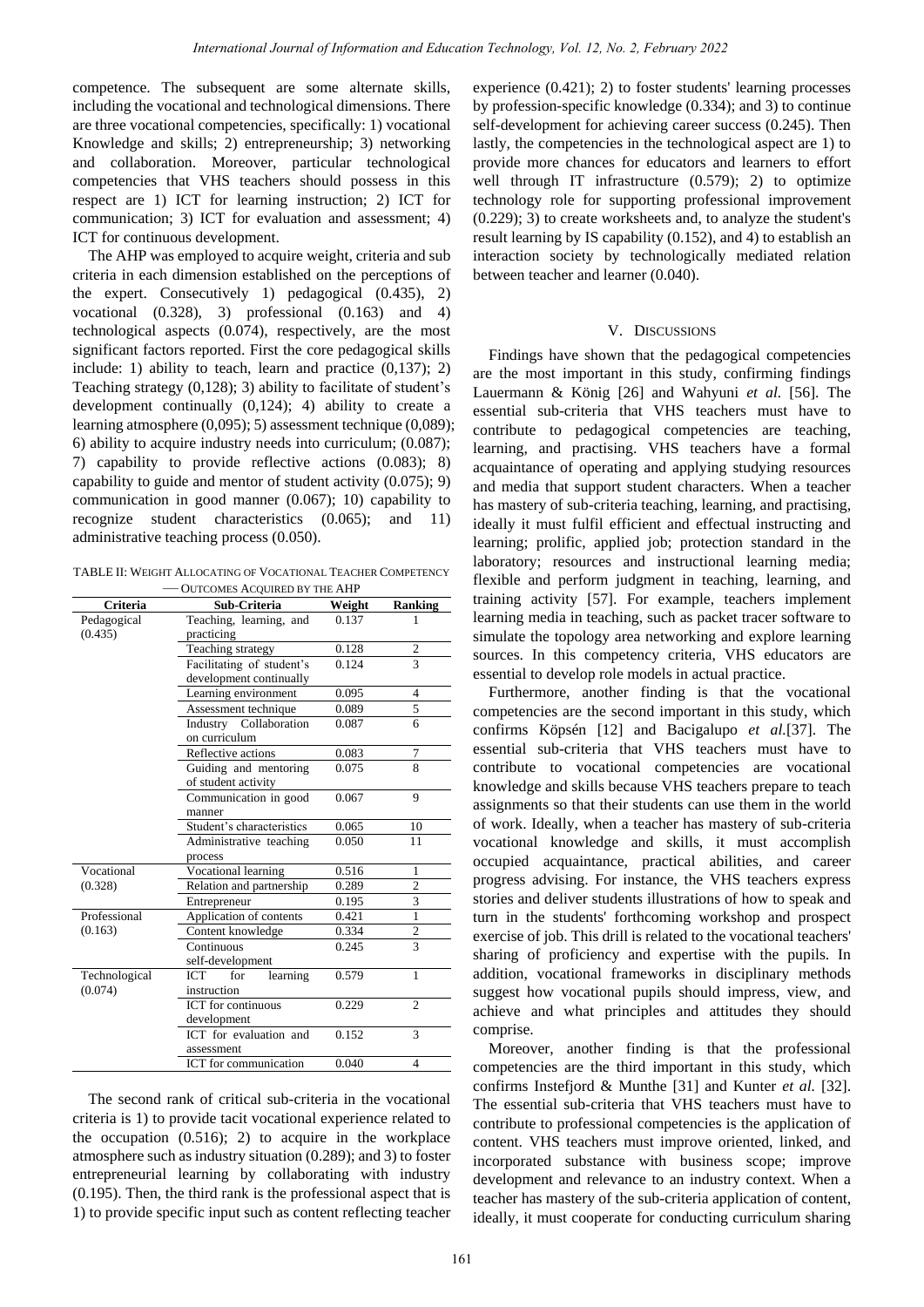between VHS and industry [58], [59]. For instance, the partnership provides mutual benefits for VHS and industries to improve the quality of curriculum information, accuracy of order specification worker needs, and joint planning for production prototypes through more responsiveness to consumer requirements [60], [61]. In addition, the graduates' outcomes and industry partners must work together to facilitate positive organizational performance through an integrated education process.

Finally, another finding is that the technological competencies are the fourth important in this study, which confirms Lawrence & Tar [42] and Lucas *et al.* [44]. The essential sub-criteria that VHS teachers must contribute to technological competencies is the ICT for learning instruction. VHS teachers must utilize and display assisting software during the work progression and work exercise directly [62], [63]. Supportive software such as network system analysis can be applied to deliver a prolific, efficacy and effectual learning process. When VHS teacher has mastery of the sub-criteria ICT for learning instruction, it will ideally aid learners and educators who can study more flexibly. ICT permits everyone to get data and education matters wherever and anytime. For example, software implementation in network system connection supports pupils' recognizing of the network resilience system. So, VHS teachers can implement ICT to streamline their instruction and create it more straightforward for their learners to study better.

## VI. IMPLICATIONS

Theoretically, this study supports the AHP results that show the essential competency of VHS teachers are pedagogical competencies by teaching, learning, and practising. The higher the level of teacher knowledge, the higher the standard of teaching competence; experienced teacher knowledge is more likely to be based on practical experience and theoretical knowledge. The vocational and technological competencies represent VHS teachers' new criteria that fulfil the practical gap of the relationship between what is stated in the regulations and what is expected to meet the needs in the field. Another interesting finding is that the weight of vocational competence is greater than the weight of professional competence. According to the minister of education regulation, one of the main aspects of the VHS teacher competency standard is professional competence. VHS teachers' primary competency is the vocational aspect because it can be absorbed to achieve required job-related duties and technical skills.

From a practical perspective, the findings significantly impact VHS principals, teachers, and government agencies. First, the analytical outcomes will advise VHS teachers' assessment based on their competency requirements. Second, the proficiency criteria in its research are set in the direction from the most significant to the most minor significant to help VHSs principal evaluate the current VHS teacher competency level. Third, providing input for the government to add vocational and technological competencies is the central aspect of assessing competency standards, primarily vocational teachers.

# VII. CONCLUSION

This research implied that the VHS teacher competencies could be categorized in the four main criteria, namely: pedagogical, vocational, professional, and technological dimensions, through AHP analysis to measure systematic structure for the level of vocational teacher competency. These criteria are thus more declassified into 21 sub-criteria's which were represented in the assessment questionnaires. The comparative significance of this sub-criteria was measured applying AHP by the predilections and expectancies of the experts. Commencing these rankings and loads was calculated and applied as a metric to encourage decision-making. Their assessments can be implemented for delivering an instrument for teacher benchmarking performance, teaching performance evaluation, and developing needs analysis for the vocational teacher training program.

There are limitations in this analysis that suggest some future research directions. First, the competency teachers are identified by the small sample of VHS teachers from only one province in Indonesia. Then the subsequent research should involve a sample of VHS teachers from other provinces or countries. Second, the expert sample has a background in computer and network programs, so that future research is expected to come from the various expertise programs.

#### CONFLICT OF INTEREST

The authors declare no conflict of interest.

## AUTHOR CONTRIBUTIONS

Dessy Seri Wahyuni conducted the conceptualization of research, analyzed data, methodology, wrote original draft and software; Ketut Agustini conducted formal analysis, investigation, and project administration; Gede Ariadi wrote, reviewed, and edited the paper; all authors had approved the final version.

#### **REFERENCES**

- [1] C. W. Sandroto, B. P. D. Riyanti, and M. T. Warmiyati, ―Entrepreneurial intention and competencies of vocational and high school graduates in Indonesia.," Pertanika J. Soc. Sci. Humanit., 2018.
- [2] S. Leitch, *Prosperity for All in the Global Economy-World Class Skills*, The Stationery Office, 2006.
- [3] S. Barrie, C. Hughes, and C. Smith, "The national graduate attributes project: Integration and assessment of graduate attributes in curriculum,‖ *Sydney Aust. Learn. Teach. Counc.*, 2009.
- [4] K. S. Whitefoot and S. Olson, *Making Value: Integrating Manufacturing, Design, and Innovation to Thrive in the Changing Global Economy: Summary of a Workshop*, National Academies Press, 2012.
- [5] L. Harvey, "A history and critique of quality evaluation in the UK," *Qual. Assur. Educ.*, 2005.
- [6] Y. Estriyanto, S. Kersten, P. Pardjono, and H. Sofyan, "The missing productive vocational high school teacher competency standard in the Indonesian education system," *J. Tech. Educ. Train.*, vol. 9, no. 1, 2017.
- [7] P. Sudira, "The role of vocational education in the era of industrial automation,‖ *Journal of Physics: Conference Series*, 2019, vol. 1273, no. 1, p. 12058.
- [8] Y.-F. Lan, P.-C. Lin, and C.-L. Hung, "An approach to encouraging and evaluating learner's knowledge contribution in web-based collaborative learning," *J. Educ. Comput. Res.*, vol. 47, no. 2, pp. 107– 135, 2012.
- [9] E. Jensen, E. B. Skibsted, and M. V. Christensen, "Educating teachers focusing on the development of reflective and relational competences,' *Educ. Res. Policy Pract.*, vol. 14, no. 3, pp. 201–212, 2015, doi: 10.1007/s10671-015-9185-0.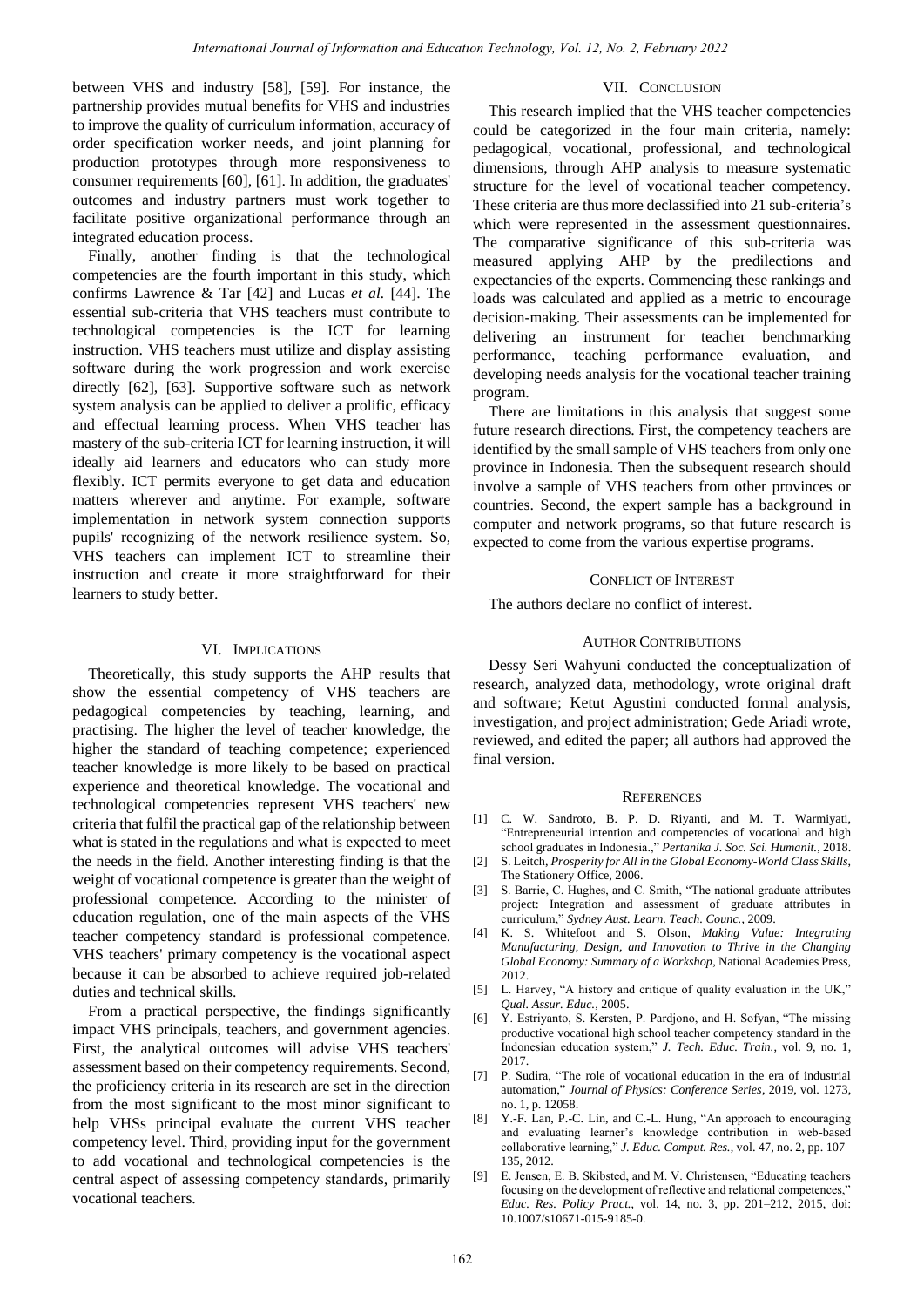- [10] F. Caena, "Literature review teachers' core competences: Requirements and development," *Eur. Comm. Themat. Work. Gr. 'Professional Dev. Teach.*, 2011.
- [11] J. S. B. Nze and J. Ginestié, "Technical and vocational teaching and training in Gabon: how future teachers build their vocational identity?" *Int. J. Technol. Des. Educ.*, vol. 22, no. 3, pp. 399–416, 2012.
- [12] S. Köpsén, "How vocational teachers describe their vocational teacher identity," *J. Vocat. Educ. Train.*, vol. 66, no. 2, pp. 194-211, 2014, doi: 10.1080/13636820.2014.894554.
- [13] J. E. Lawrence and U. A. Tar, "Factors that influence teachers' adoption and integration of ICT in teaching/learning process," EMI. *Educ. Media Int.*, vol. 55, no. 1, pp. 79–105, 2018.
- [14] K. Apelgren, *Chalmers' Pedagogical Portfolio*, pp. 1–6, 2010.
- [15] D. Sherlock, D. Perry, and K. Page, *Quality Improvement in Adult Vocational Education and Training: Transforming Skills for the Global Economy*, Kogan Page, 2008.
- [16] W. Wang, "Learner characteristics in an EAP thesis-writing class: Looking into students' responses to genre-based instruction and pedagogical tasks," *English Specif. Purp.*, vol. 47, pp. 52-60, 2017, doi: 10.1016/j.esp.2017.04.002.
- [17] N. Dabbagh and A. Kitsantas, "Personal learning environments, social media, and self-regulated learning: A natural formula for connecting formal and informal learning," Internet High. Educ., 2012, doi: 10.1016/j.iheduc.2011.06.002.
- [18] E. K. Hennessey, A. J. Crannage, E. F. Crannage, and T. R. Prosser, "A structured mentoring program to develop junior faculty into successful co-coordinators of a large multi-instructor pathophysiology course," *Curr. Pharm. Teach. Learn.*, 2017, doi: 10.1016/j.cptl.2017.05.009.
- [19] W. Zheng, H. Shih, G. Skelton, and J. Yin, "Implementing self-regulated learning process model and assessment for facilitating civil engineering students to master engineering concepts," 2020, doi: 10.18260/1-2--21495.
- [20] M. Heritage and J. Heritage, "Teacher questioning: The epicenter of instruction and assessment," *Appl. Meas. Educ.*, 2013, doi: 10.1080/08957347.2013.793190.
- [21] C. DeLuca, A. E. A. Chapman-Chin, D. LaPointe-McEwan, and D. A. Klinger, "Student perspectives on assessment for learning," Curric. J., 2018, doi: 10.1080/09585176.2017.1401550.
- [22] G. A. Buck and A. E. Trauth-Nare, "Preparing teachers to make the formative assessment process integral to science teaching and learning," *J. Sci. Teacher Educ.*, 2009, doi: 10.1007/s10972-009-9142-y.
- [23] C. Collet, D. Hine, and K. du Plessis, "Employability skills: Perspectives from a knowledge-intensive industry," *Educ. Train.*, vol. 57, no. 5, pp. 532–559, 2015, doi: 10.1108/ET-07-2014-0076.
- [24] M. Telem, "The impact of the computerization of a high school's pedagogical administration on homeroom teacher-parents interrelations: A case study," *Teach. Teach. Educ.*, 2005, doi: 10.1016/j.tate.2005.05.005.
- [25] R. Leitch and C. Day, "Action research and reflective practice: Towards a holistic view," *Educ. action Res.*, vol. 8, no. 1, pp. 179–193, 2000.
- [26] F. Lauermann and J. König, "Teachers' professional competence and wellbeing: Understanding the links between general pedagogical knowledge, self-efficacy and burnout," *Learn. Instr.*, vol. 45, pp. 9-19, 2016, doi: 10.1016/j.learninstruc.2016.06.006.
- [27] P. C. Muñoz Carril, M. G. Sanmamed, and N. Hernández Sellés, ―Pedagogical roles and competencies of university teachers practicing in the E-learning environment," Int. Rev. Res. Open Distance Learn., 2013, doi: 10.19173/irrodl.v14i3.1477.
- [28] B. A. Schwendimann *et al.*, "The 'Erfahrraum': A pedagogical model for designing educational technologies in dual vocational systems," vol. 6820, no. February 2016, 2015, doi: 10.1080/13636820.2015.1061041.
- [29] E. Seghedin, "Communication The main component of teaching competence,‖ *Procedia - Soc. Behav. Sci.*, 2012, doi: 10.1016/j.sbspro.2012.11.420.
- [30] C. Campbell, I. Silver, J. Sherbino, O. Ten Cate, and E. S. Holmboe, ―Competency-based continuing professional development,‖ *Med. Teach.*, 2010, doi: 10.3109/0142159X.2010.500708.
- [31] E. J. Instefjord and E. Munthe, "Educating digitally competent teachers: A study of integration of professional digital competence in teacher education,‖ *Teach. Teach. Educ.*, 2017, doi: 10.1016/j.tate.2017.05.016.
- [32] M. Kunter, U. Klusmann, J. Baumert, D. Richter, T. Voss, and A. Hachfeld, "Professional competence of teachers: Effects on instructional quality and student development," J. Educ. Psychol., 2013, doi: 10.1037/a0032583.
- [33] J. H. Driel and A. Berry, "Teacher professional development focusing on pedagogical content knowledge," *Educ. Res.*, 2012, doi: 10.3102/0013189X11431010.
- [34] P. De Lange, B. Jackling, and T. Suwardy, "Continuing professional development in the accounting profession: Practices and perceptions from the Asia Pacific Region,<sup>"</sup> *Account. Educ.*, vol. 24, no. 1, pp. 41– 56, 2015, doi: 10.1080/09639284.2014.1002800.
- [35] J. Lauglo and R. Maclean, "Vocationalisation of secondary education," *Int. Cent. Tech. Vocat. Educ. Training. Downloaded*, vol. 6, no. 6, p. 9, 2005.
- [36] B. Lucas, E. Spencer, and G. Claxton, "How to Teach Vocational Education : A Theory of Vocational Pedagogy," Cent. Real-World *Learn. Univ. Winchester*, no. Dec, p. 133, 2012, doi: 10.13140/RG.2.1.4538.3446.
- [37] M. Bacigalupo, P. Kampylis, Y. Punie, and G. Brande, "EntreComp: The entrepreneurship competence framework," *Luxemb. Publ. Off. Eur. Union*, vol. 10, p. 593884, 2016.
- [38] J. Winterton, F. Deist, and E. Stringfellow, *Typology of Knowledge, Skills and Competences*. 2006.
- [39] R. Vuorikari and B. Brecko, "How could teachers' professional collaboration in teacher networks be better studied as part of digital competence?" in *EdMedia+ Innovate Learning*, 2014, pp. 1821-1826.
- [40] A. Raihan and M. R. H. Shamim, "A study to explore the practice of ICTs in TVET in Bangladesh and South Korea," *Int. J. Eng. Sci. Innov. Technol.*, vol. 2, no. 4, pp. 351–360, 2013.
- [41] C. Simmons and C. Hawkins, *Teaching ICT*, Sage Publications, 2009.
- [42] J. E. Lawrence and U. A. Tar, "Factors that influence teachers' adoption and integration of ICT in teaching/learning process," EMI. *Educ. Media Int.*, 2018, doi: 10.1080/09523987.2018.1439712.
- [43] S. Livingstone, "Critical reflections on the benefits of ICT in education."  $Oxford$   $Rev.$   $Educ.$   $2012.$  doi: education," *Oxford Rev. Educ.*, 2012, doi: 10.1080/03054985.2011.577938.
- [44] R. I. Lucas, M. A. Promentilla, A. Ubando, R. G. Tan, K. Aviso, and K. D. Yu, "An AHP-based evaluation method for teacher training workshop on information and communication technology," *Eval. Program Plann.*, vol. 63, pp. 93–100, 2017, doi: 10.1016/j.evalprogplan.2017.04.002.
- [45] I. G. B. Subawa, I. N. E. Mertayasa, K. Agustini, and D. S. Wahyuni, ―Design of user satisfaction evaluation instrument of informatics engineering education graduates, faculty of engineering and vocational, universitas pendidikan ganesha," *J. Phys. Conf. Ser.*, vol. 1810, no. 1, p. 12067, 2021, doi: 10.1088/1742-6596/1810/1/012067.
- [46] G. B. Gudmundsdottir, H. H. Gass ó, J. C. C. Rubio, and O. E. Hatlevik, "Student teachers' responsible use of ICT: Examining two samples in Spain and Norway," Comput. Educ., 2020, doi: Spain and Norway," *Comput. Educ.*, 2020, doi: 10.1016/j.compedu.2020.103877.
- [47] N. Sugihartini, D. S. Wahyuni, and K. S. Dewi, "Content development of flipped classroom-based for microteaching course," in *Journal of Physics: Conference Series*, 2021, vol. 1810, no. 1, p. 12039.
- [48] P. De Lange, B. Jackling, and T. Suwardy, "Continuing professional development in the accounting profession: Practices and perceptions from the Asia Pacific Region," Account. Educ., 2015, doi: 10.1080/09639284.2014.1002800.
- [49] T. L. Saaty, "A scaling method for priorities in hierarchical structures," *J. Math. Psychol.*, vol. 15, no. 3, pp. 234–281, 1977.
- [50] S. D. Pohekar and M. Ramachandran, "Application of multi-criteria decision making to sustainable energy planning - A review," Renew. *Sustain. energy Rev.*, vol. 8, no. 4, pp. 365–381, 2004.
- [51] P. J. M. Van Laarhoven and W. Pedrycz, "A fuzzy extension of Saaty's priority theory," *Fuzzy sets Syst.*, vol. 11, no. 1-3, pp. 229-241, 1983.
- [52] T. L. Saaty and L. G. Vargas, "Uncertainty and rank order in the analytic hierarchy process," Eur. J. Oper. Res., vol. 32, no. 1, pp. 107-117, 1987.
- [53] T. L. Saaty, "Highlights and critical points in the theory and application of the Analytic Hierarchy Process," Eur. J. Oper. Res., 1994, doi: 10.1016/0377-2217(94)90222-4.
- [54] T. Kleickmann et al., "Teachers' content knowledge and pedagogical content knowledge: The role of structural differences in teacher education," *J. Teach. Educ.*, vol. 64, no. 1, pp. 90-106, 2013.
- [55] A. Ishizaka and A. Labib, "Analytic hierarchy process and expert choice: Benefits and limitations," OR Insight, vol. 22, no. 4, pp. 201– 220, 2009, doi: 10.1057/ori.2009.10.
- [56] D. S. Wahyuni, K. Agustini, I. G. P. Sindu, and N. Sugihartini, ―Analysis on vocational high school teacher competency gaps: Implication for VHS teacher training needs," *Journal of Physics: Conference Series*, 2020, vol. 1516, no. 1, p. 12051.
- [57] K. Agustini, D. S. Wahyuni, I. N. E. Mertayasa, N. K. Wedhanti, and W. Sukrawarpala, "Student-centered learning models and learning outcomes: Meta-analysis and effect sizes on the students' thesis, *Journal of Physics: Conference Series*, 2021, vol. 1810, no. 1, p. 12049.
- [58] D. Wahyuni, P. Sudira, K. Agustini, and G. Ariadi, "The effect of external learning on vocational high school performance with